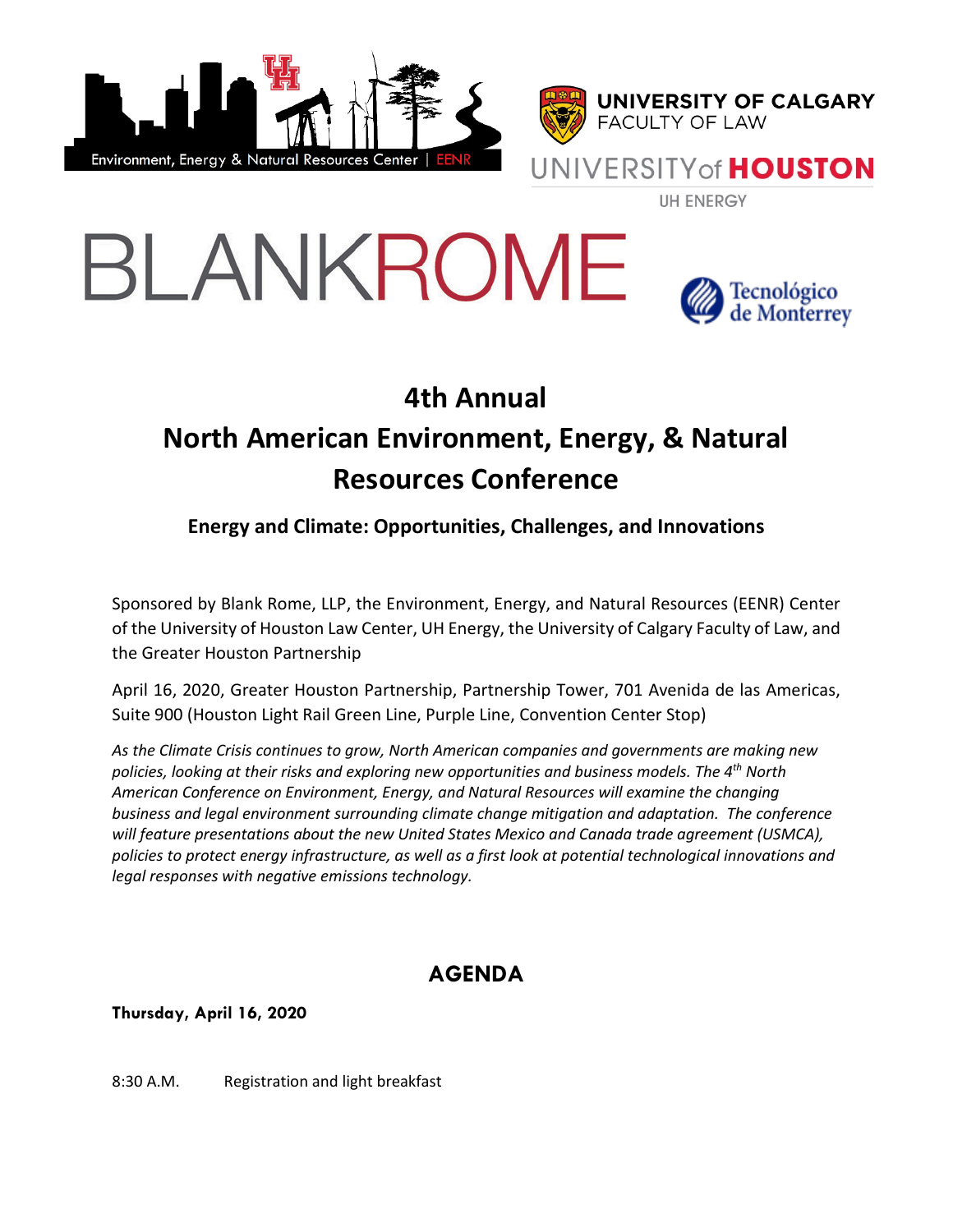- 9:00 A.M. Welcome EENR and Blank Rome representatives
- 9:15 A.M. Climate Constraints and Technological Innovation

Ramanan Krishnamoorti, moderator and speaker, UH Energy

Energy Investment in Direct Air Capture and Other technologies

Steve Oldham, CEO, Carbon Engineering

Jeremy Friesen, Senior R&D Engineer, NET Power

Innovations in low carbon emissions and IP innovation

Joshua Sarnoff, DePaul University, IP issues and negative emissions technology (by video link)

Sean McDermott, Blank Rome

- 10:45 A.M. Break
- 10:55 A.M. Future US Climate Policy, Taxes and Carbon Management

Victor Flatt, UHLC EENR Center (moderator and speaker)

Mexico, Canada, US overview

Bret Wells, UHLC EENR Center

Q45, Tax policy and carbon management

Fred Lowther, Blank Rome

Tax policy and renewable energy

Tracy Hester, UHLC EENR Center

Federal policy on negative emissions technologies

11:50 A.M. What can we expect from the new USMCA

Elizabeth Trujillo, UHLC

- 12:15 P.M. Lunch with Dean's Panel for Corporate General Counsel Legal Issues and the Growth of Renewables
- 1:15 P.M. The Business Landscape for North American Energy in 2020

Praveen Kumar, UH Bauer GEMI

Luis Sera, Tec de Monterey

Mexico's energy forecast

Julian Cardenas, UHLC EENR Center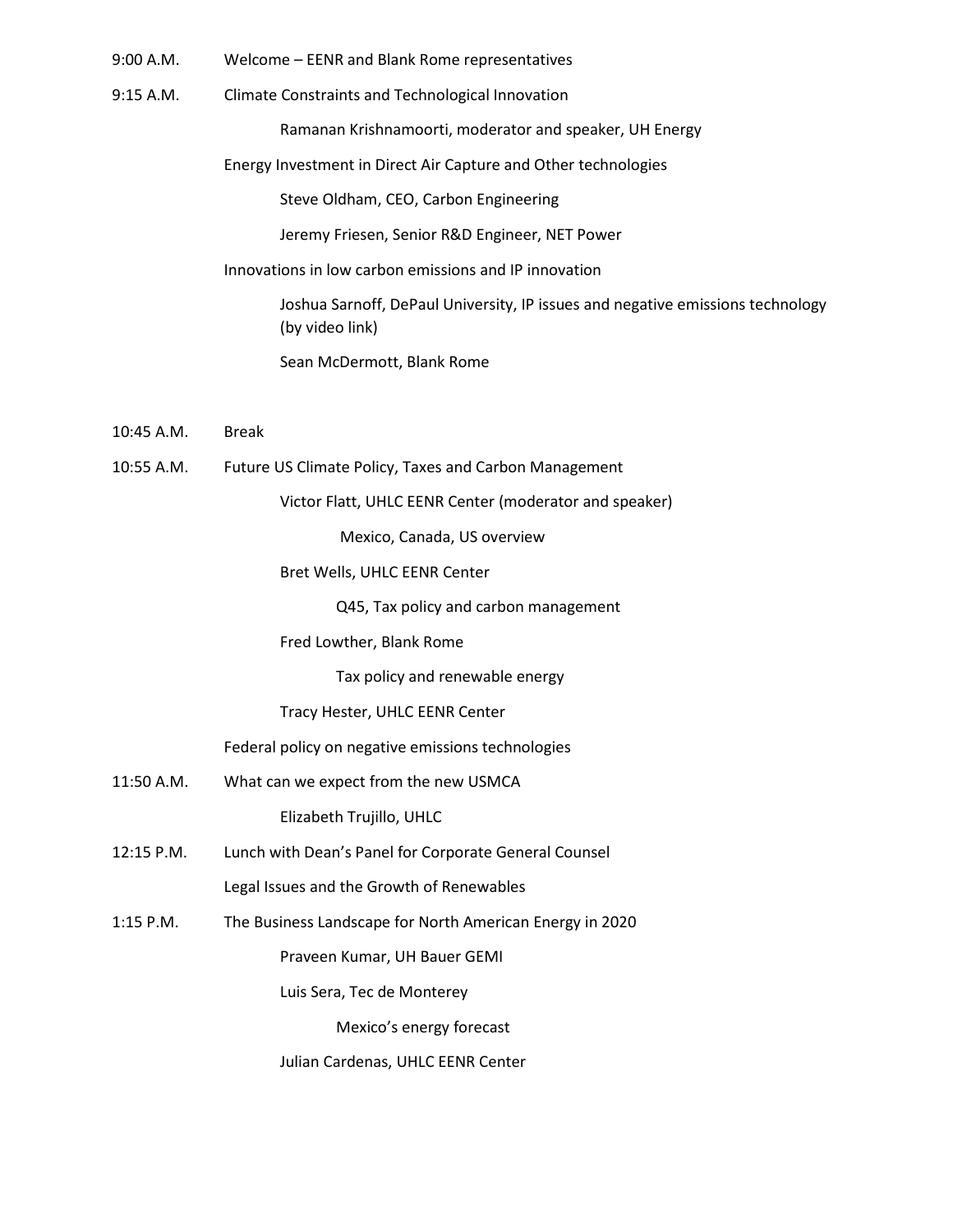| $2:10$ P.M. | The Political, Legal, and Policy Landscape for North American Energy in 2020   |
|-------------|--------------------------------------------------------------------------------|
|             | Gina Warren, UHLC EENR Center (moderator)                                      |
|             | James Bradbury, Georgetown Climate Center (remotely)                           |
|             | New state initiatives in climate; The Transportation and Climate<br>Initiative |
|             | Alfonso Lopez de la Osa Escribano, UHLC US-Mexican Law Center                  |
|             | Mexico's current energy scenario under AMLO, now and in 5 years                |
|             | Chantal Carriere, White & Case                                                 |
|             | The changing Canadian political and legal landscape for climate and<br>energy  |
|             | Clayton Forswall, Trans West Pipelines                                         |
|             | Litigation over midstream pipelines and coal                                   |

- 3:10 P.M. Break
- 3:20 P.M. Energy Infrastructure and Climate Risk

Margaret Hill, Blank Rome (moderator and speaker)

Legal Responses to Physical Risk

Kristin Van De Biezenbos, U. Calgary Faculty of Law

Physical infrastructure risk Canada

Maury Hudson, Vice President of Operations and Maintenance, Magnolia LNG

(a subsidiary of Liquefied Natural Gas Limited)

Physical risk of Gulf Coast Energy infrastructure

Michael Gerrard, Columbia Law School

Addressing electricity grid climate vulnerability (by video link)

4:20 P.M. Emerging Risks from Climate Related Policy and Litigation for Energy Companies

Tracy Hester (moderator and speaker), UHLC EENR Center

Update on climate change cases

Victor Flatt, UHLC EENR Center